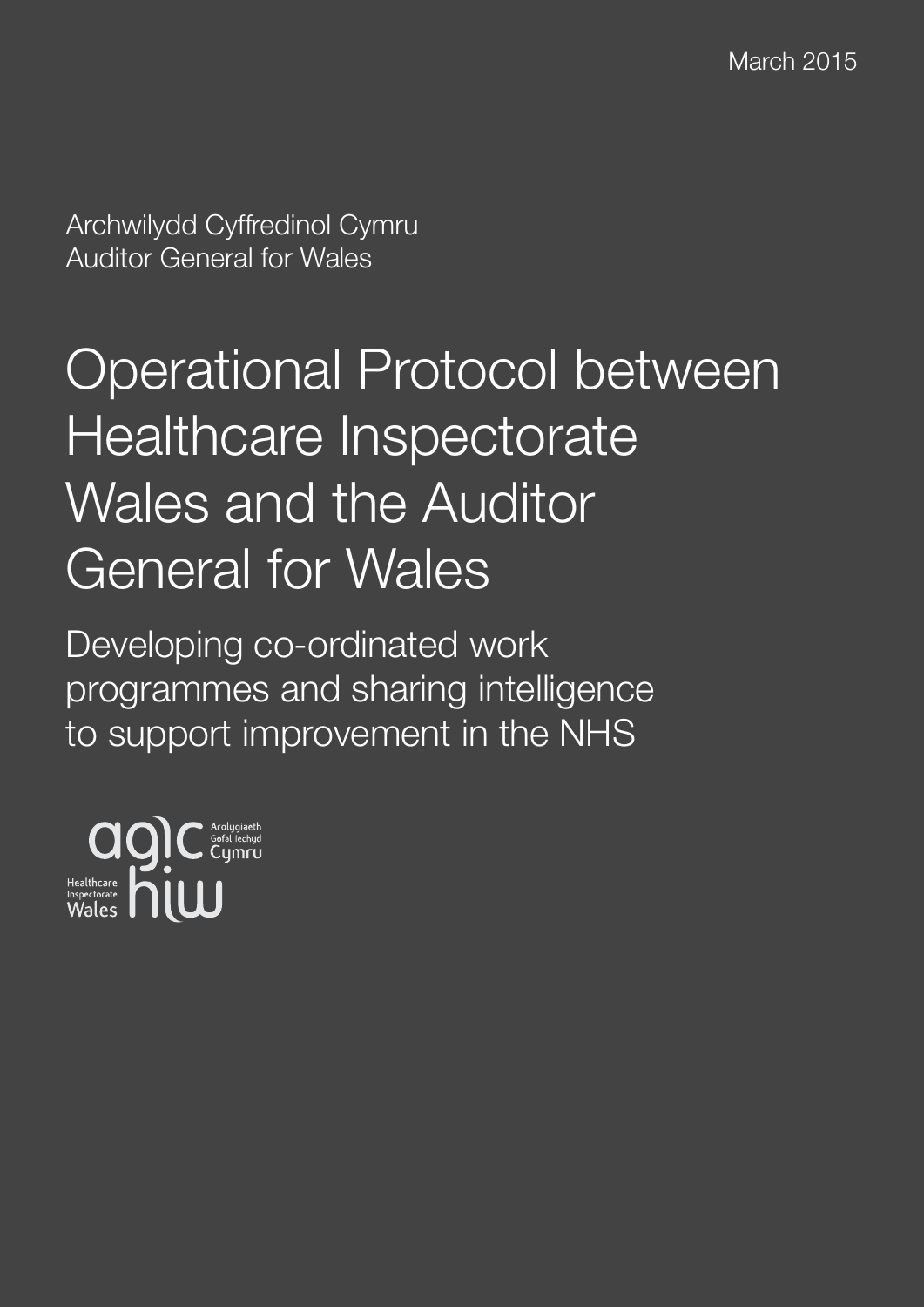# **Contents**

| Foreword                                                                                                           | 3 |
|--------------------------------------------------------------------------------------------------------------------|---|
| Summary of the roles of Healthcare Inspectorate Wales, the Auditor<br>General for Wales and the Wales Audit Office | 4 |
| Purpose of the Operational Protocol                                                                                | 5 |
| Specific objectives                                                                                                | 5 |
| Management framework                                                                                               | 9 |
| Review of the protocol                                                                                             | 9 |
|                                                                                                                    |   |

#### Appendices

Appendix 1 – Responsibilities of audit and inspection, review and regulation 10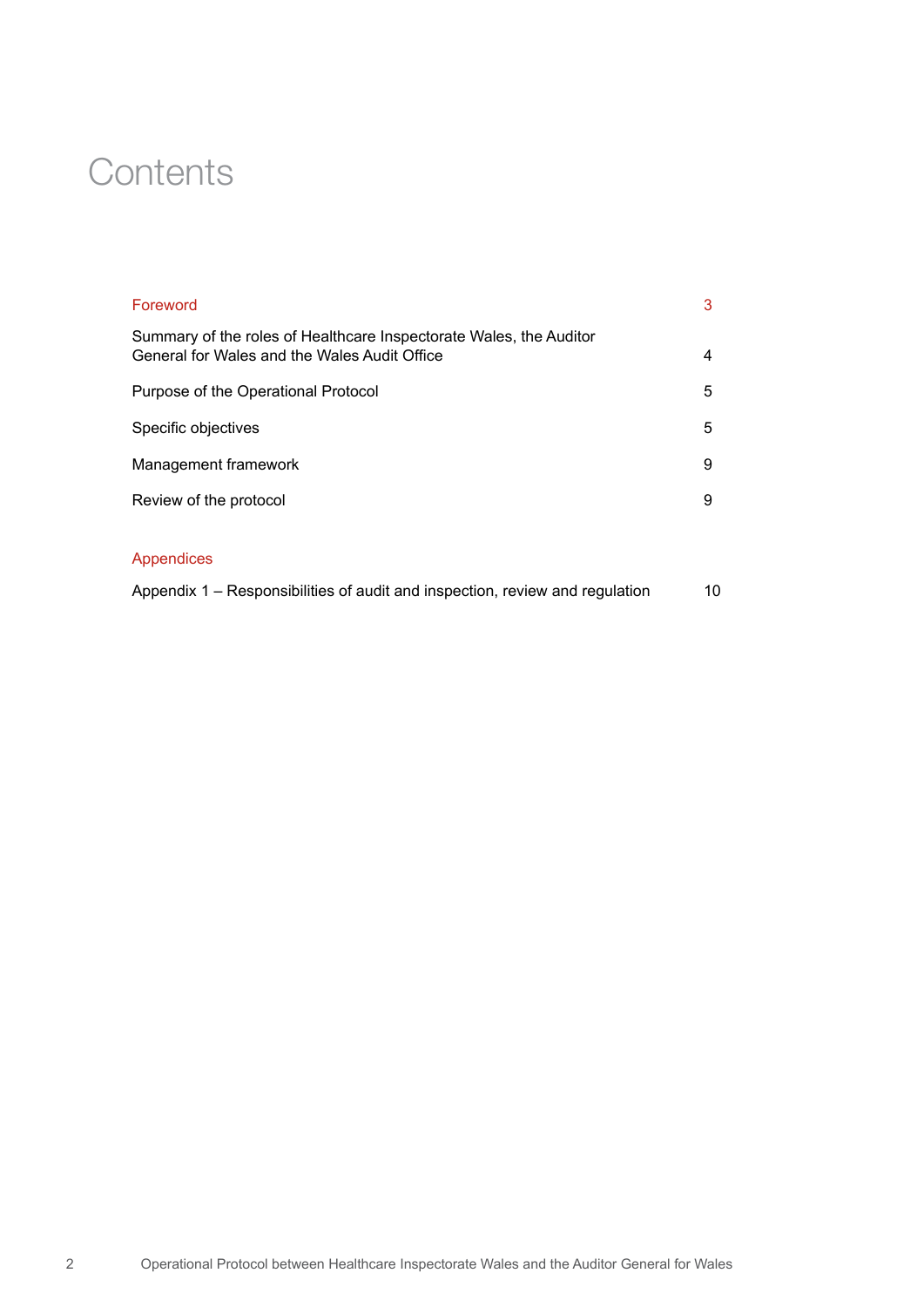# Foreword

Healthcare Inspectorate Wales and the Auditor General for Wales have a good history of close and collaborative working. As signatories to the *Concordat for Health and Social Care and the Working Collaboratively to Support Improvement: A Strategic Agreement,* our organisations have demonstrated a commitment to adopting practices that support effective joint and collaborative working and the sharing of information and knowledge.

This Operational Protocol sets out our shared objectives in a number of key areas, and the actions that we will take to help achieve them. It was first launched in October 2012 and has provided a clear framework for the range of joint and collaborative work that staff from both our organisations routinely undertake.

We have recently reviewed the Protocol to ensure that it still has relevance and that it takes account of new developments, most notably the Escalation and Intervention arrangements that have been introduced for the NHS in Wales.

We believe that with the updates which have been included, the Operational Protocol continues to provide a helpful framework for ensuring our organisations' activities complement each other and help us achieve our collective aim of supporting improvement in the NHS in Wales.

**Kate Chamberlain**, Chief Executive, Healthcare Inspectorate Wales

**Huw Vaughan Thomas**, Auditor General for Wales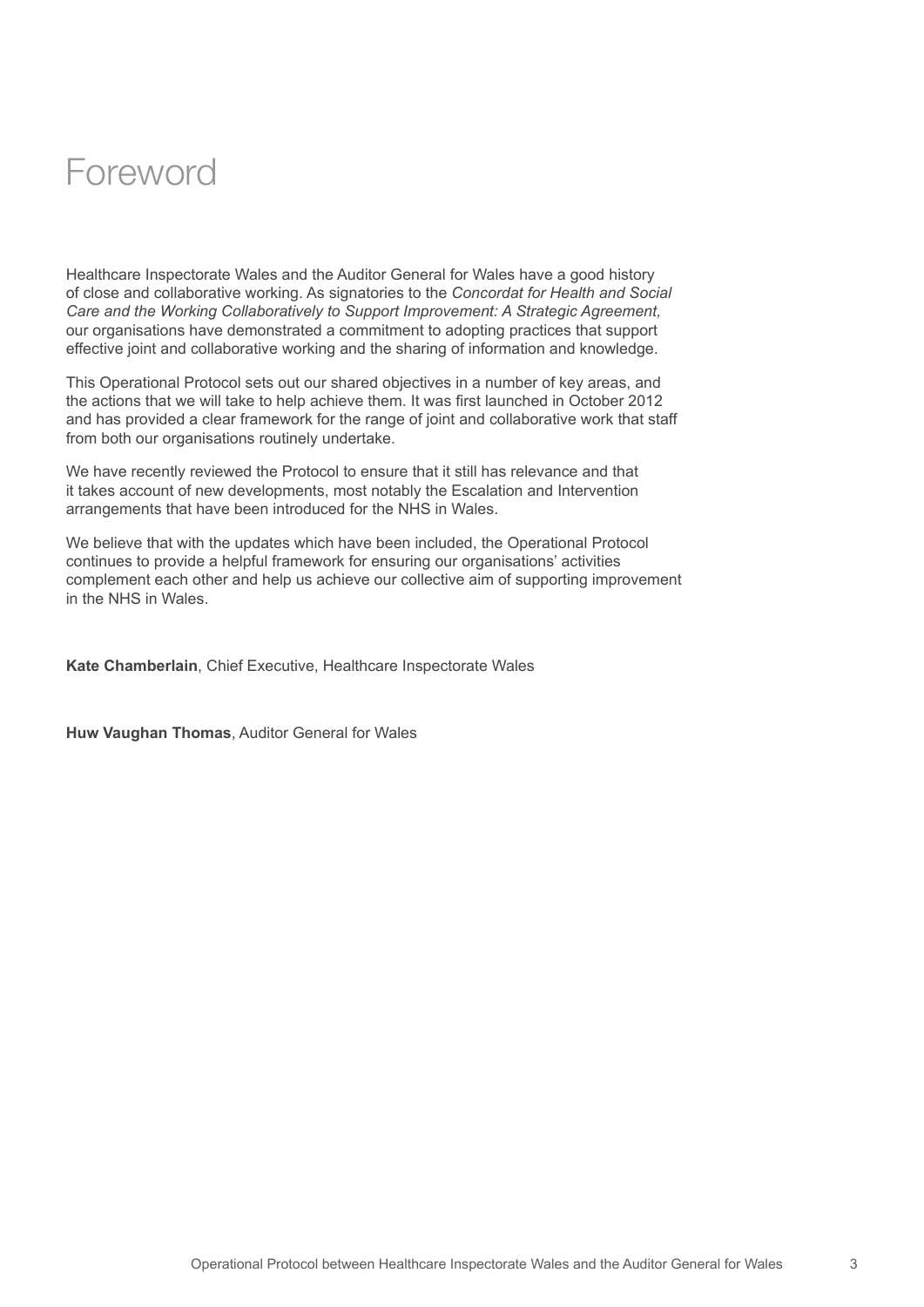### Summary of the roles of Healthcare Inspectorate Wales, the Auditor General for Wales and the Wales Audit Office

- 1 The Auditor General is the external auditor of the NHS in Wales, the Welsh Government and its sponsored and related public bodies, the National Assembly for Wales Commission and local government bodies, including unitary authorities, police, fire and rescue authorities, national parks and community councils.
- 2 The Wales Audit Office supports the work of the Auditor General by providing staff and other resources to deliver his annual programme of audit work that covers some £20 billion of taxpayers' money. This work involves the annual financial audit of the accounts of public bodies and performance audit work that examines the economy, efficiency and effectiveness with which public bodies use resources. In the NHS, the latter will include annual checks on the robustness of NHS bodies' corporate governance arrangements and thematic value-for-money reviews of specific areas of service delivery.
- 3 Healthcare Inspectorate Wales is the independent inspectorate and regulator of all health care in Wales. Healthcare Inspectorate Wales exercises certain functions which include the ability to consider:
	- a the availability of, and access to, health care;
	- b the quality and effectiveness of health care;
	- c the financial or other management of health care and the economy and efficiency of its provision;
	- d the availability and quality of information provided to the public; and
	- e the need to safeguard and promote the rights and welfare of children.
- 4 Healthcare Inspectorate Wales' core role is to review and inspect NHS and independent health care organisations in Wales to provide independent assurance for patients, the public, the Welsh Government and health care providers that services are safe and good quality. Healthcare Inspectorate Wales also has specific responsibility to ensure that the interests of people whose rights are restricted under the Mental Health Act are properly protected. Healthcare Inspectorate Wales also fulfils the role of the Local Supervising Authority for the statutory supervision of midwives in Wales. Healthcare Inspectorate Wales carries out functions on behalf of the Welsh Ministers<sup>1</sup>.
- 5 Whilst there are clear distinctions between the NHS work of the Auditor General and that of Healthcare Inspectorate Wales, there are some areas where both organisations have a role (Appendix 1). Hence, it is highly desirable that the two organisations work together to develop co-ordinated programmes of work that are proportionate and which deliver consistent messages to NHS bodies. However, the Auditor General's independence is protected by statute, and nothing in this protocol should be construed in such a way as to fetter the Auditor General's discretion in the exercise of functions.

1 In this context, functions under Chapter 4 of Part 2 of the Health and Social Care (Community Health and Standards) Act 2003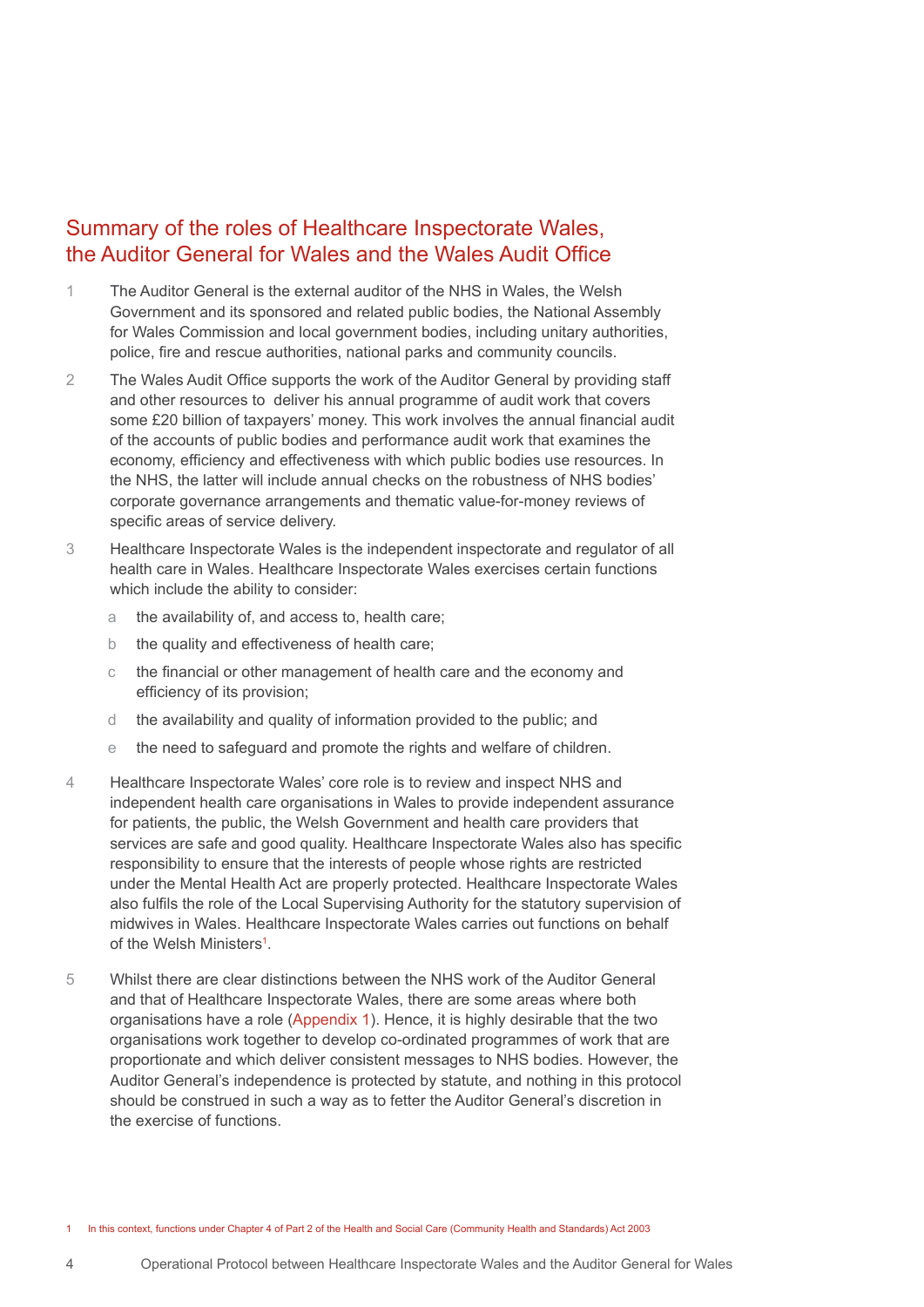# Purpose of the Operational Protocol

- 6 This Operational Protocol sets out how the Auditor General (which should be read as including Wales Audit Office staff and contractors working for the Auditor General) and Healthcare Inspectorate Wales will work together to give effect to the principles set out in *Working Collaboratively to Support Improvement: Strategic Agreement between Care and Social Services Inspectorate, Estyn, Healthcare Inspectorate Wales and the Wales Audit Office*<sup>2</sup> .
- 7 This protocol specifically describes the operational working arrangements that support effective liaison, collaborative working and information sharing between the Auditor General and Healthcare Inspectorate Wales. It is designed to help the organisations create work programmes which are complementary and which avoid duplication of work, and to ensure that there are clear processes for sharing information and for the cross-referral of risks and concerns.
- 8 The Protocol also supports the joint working between the Auditor General and Healthcare Inspectorate Wales that is necessary in respect of the Escalation and Intervention Arrangements within NHS Wales<sup>3</sup>.

### Specific objectives

- 9 The following sections consider specific areas where the Auditor General and Healthcare Inspectorate Wales intend to work together operationally. For each section, key objectives are set out, and specific actions are identified to help achieve those objectives.
	- a Programmes of work

Our objectives are to:

- inform our respective work programmes with a collective view of the main risks and key issues facing the NHS in Wales;
- maximise opportunities to work together effectively and to ensure there is no unnecessary duplication in the content of work programmes across the two organisations;
- schedule our respective programmes of work to avoid unhelpful clashes in activity and build upon the outputs of each other's work;
- where appropriate, design approaches to our work which are complementary and which enable us to place reliance on each other's findings;
- identify opportunities for joint and/or collaborative work at an early stage and build them into our respective programmes of work;
- have a good awareness and understanding of each other's programme of work; and

<sup>2</sup> The four main inspection, audit and regulation bodies signed a Strategic Agreement in March 2011, as part of a framework of joint working activities aimed at supporting better co-ordination of external review activity and further development of knowledge and information sharing arrangements. This included the then "Wales Audit Office", which was the Auditor General and his staff. 3 The Auditor General, Healthcare Inspectorate Wales and the Welsh Government have set out arrangements describing how they will work together to share information and respond when issues of concern become apparent at NHS bodies in Wales. http://wales.gov.uk/topics/health/publications/health/guidance/escalation/?lang=en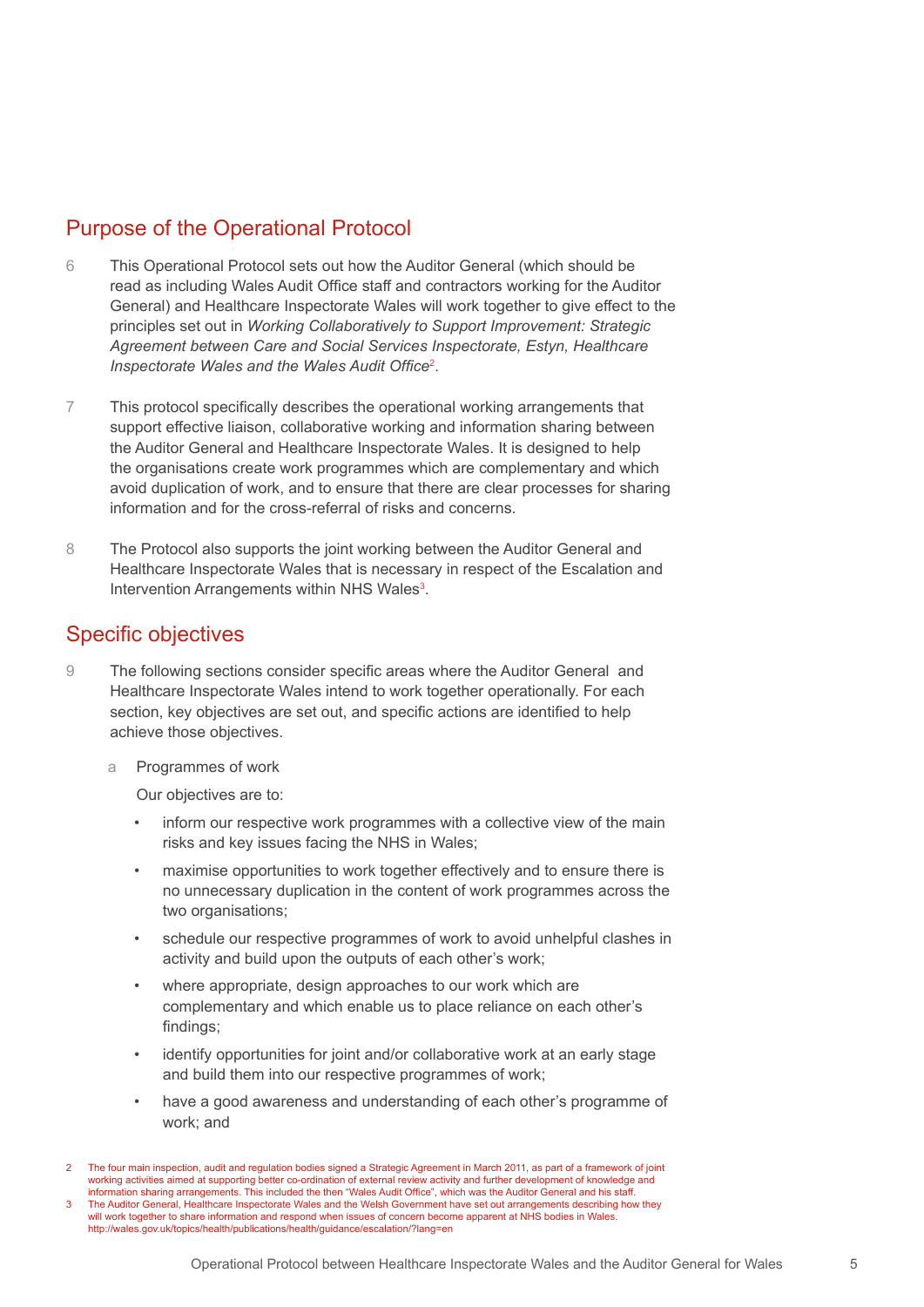• deliver comprehensive, co-ordinated and cost-effective public assurance on NHS services in Wales to Welsh citizens.

**To achieve the above objectives, the Auditor General and Healthcare Inspectorate Wales will:**

- **• make use of discussions at Healthcare Summit<sup>4</sup> and Escalation/ Intervention meetings to inform and shape the content of their work at individual NHS bodies and the all-Wales level;**
- **• share the content of its prospective work programme with the other organisation for discussion/comment in advance of it becoming final and confirmed, and will communicate and discuss any subsequent in-year changes;**
- **• hold regular bilateral management meetings to identify where joint/ collaborative working is appropriate;**
- **• establish a network of regular liaison between Relationship Managers and Performance Audit Leads to support good awareness and information sharing in respect of locally focused programmes of work;**
- **• routinely share documents providing more information on the scope and focus of their individual reviews;**
- **• review and where necessary revise their work plans in light of work being planned/carried out by the other body; and**
- **• agree a process for sharing intelligence and reporting findings in areas where there are some overlapping responsibilities eg, assessing the strength of governance arrangements in NHS bodies.**
- b Working jointly/collaboratively on specific reviews

Our objectives are to:

- use the expertise, knowledge and intelligence held in one organisation to inform the scope and delivery of individual pieces of work in the other organisation;
- give NHS bodies consistent feedback in areas where there are joint responsibilities; and
- clearly set out the arrangements relating to oversight and delivery where a joint piece of work has been agreed, and ensure they are understood.

#### **To achieve the above objectives, the Auditor General and Healthcare Inspectorate Wales will:**

- **• invite each other to sit on steering groups/external reference panels that shape and guide our individual reviews;**
- **• share relevant findings from previous work to inform the scope of any joint/collaborative work;**

<sup>4</sup> HIW facilitates a programme of annual Healthcare Summits involving health and social care review bodies and improvement agencies working across Wales. These events provide an opportunity to share intelligence and perspectives on how NHS bodies are performing, and on the key challenges and risks they are facing.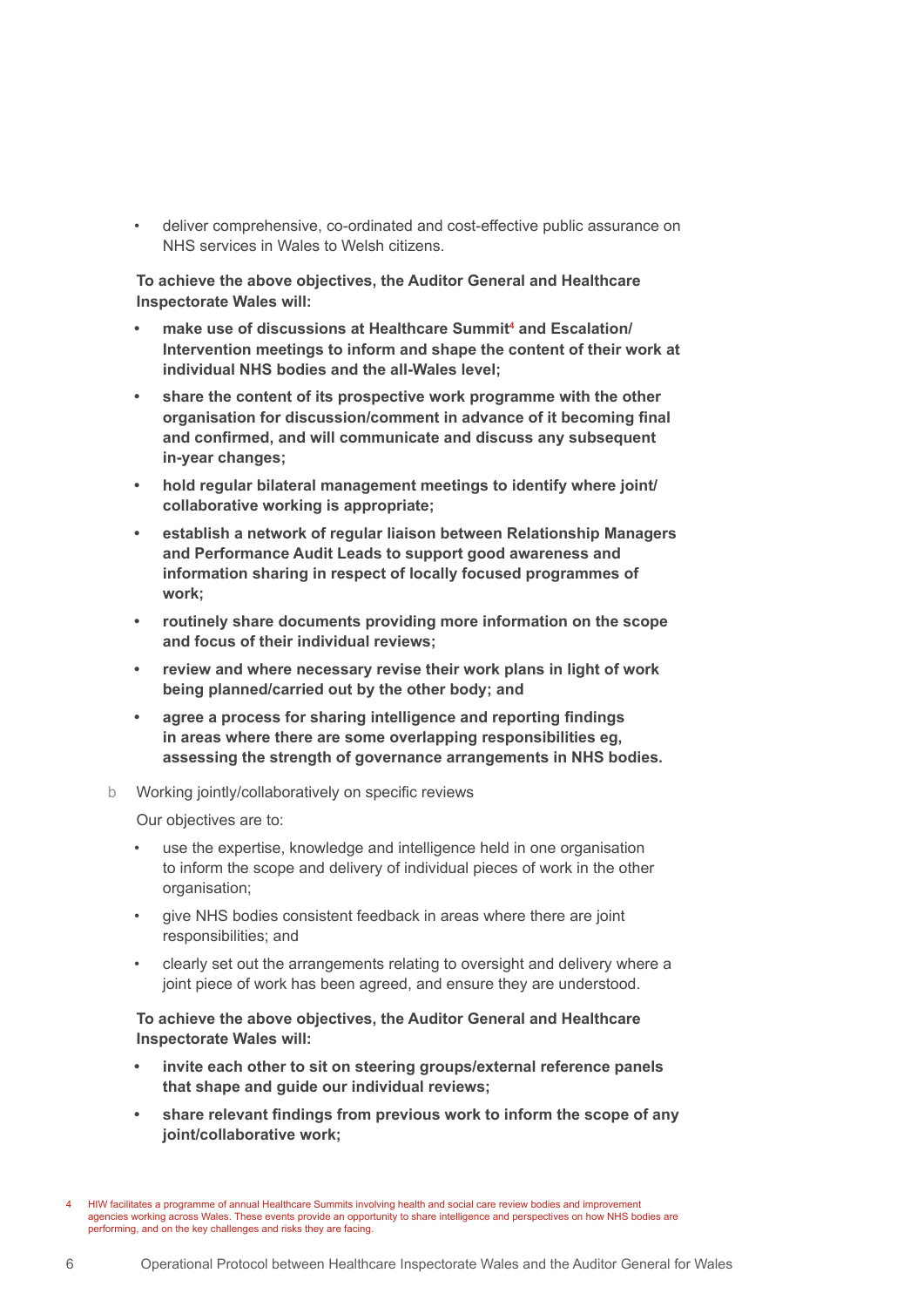- **• agree, in relation to joint work, which organisation will take the 'lead' role, and where a lead role is not deemed appropriate, clearly set out arrangements for:**
	- **- overall oversight and management of the joint review (eg, through a steering group or similar);**
	- **- roles and responsibilities associated with delivery of the review;**
	- **- quality assurance and sign-off of outputs;**
	- **- design and badging of any joint outputs;**
	- **- publication and press release (if appropriate); and**
	- **- laying reports before the National Assembly.**
- c Sharing findings

Our objectives are to:

- ensure each organisation has a strong awareness and clear understanding of the outputs of each other's work and its influence and impact on respective work programmes;
- share information on a timely basis, and in a manner that respects the need for confidentiality where appropriate;
- use the outputs of our respective work to inform each other's assessment of specific NHS services or individual NHS organisations; and
- draw on each other's findings to ensure we collectively inform Welsh citizens about their health services.

 **To achieve the above objectives, the Auditor General and Healthcare Inspectorate Wales will:**

- **• establish information-sharing arrangements/protocols in respect of specific or on-going programmes of work;**
- **• where there is a shared interest, discuss emerging findings from our ongoing work at regular bilateral meetings;**
- **• share early outline and final drafts where individual reports take account of, or specifically refer to, each other's work or where report findings will inform current or ongoing activity;**
- **• make available final reports prior to publication under agreed 'embargo' arrangements;**
- **• give staff from both organisations access to information or evidence gathered in response to an area of specific interest or routinely obtained from NHS organisations on a regular basis eg, Standards for Health Services' self-assessment returns; and**
- **• make specific references to each other's work and published reports within each organisation's regular communications eg, newsletters and on our respective websites.**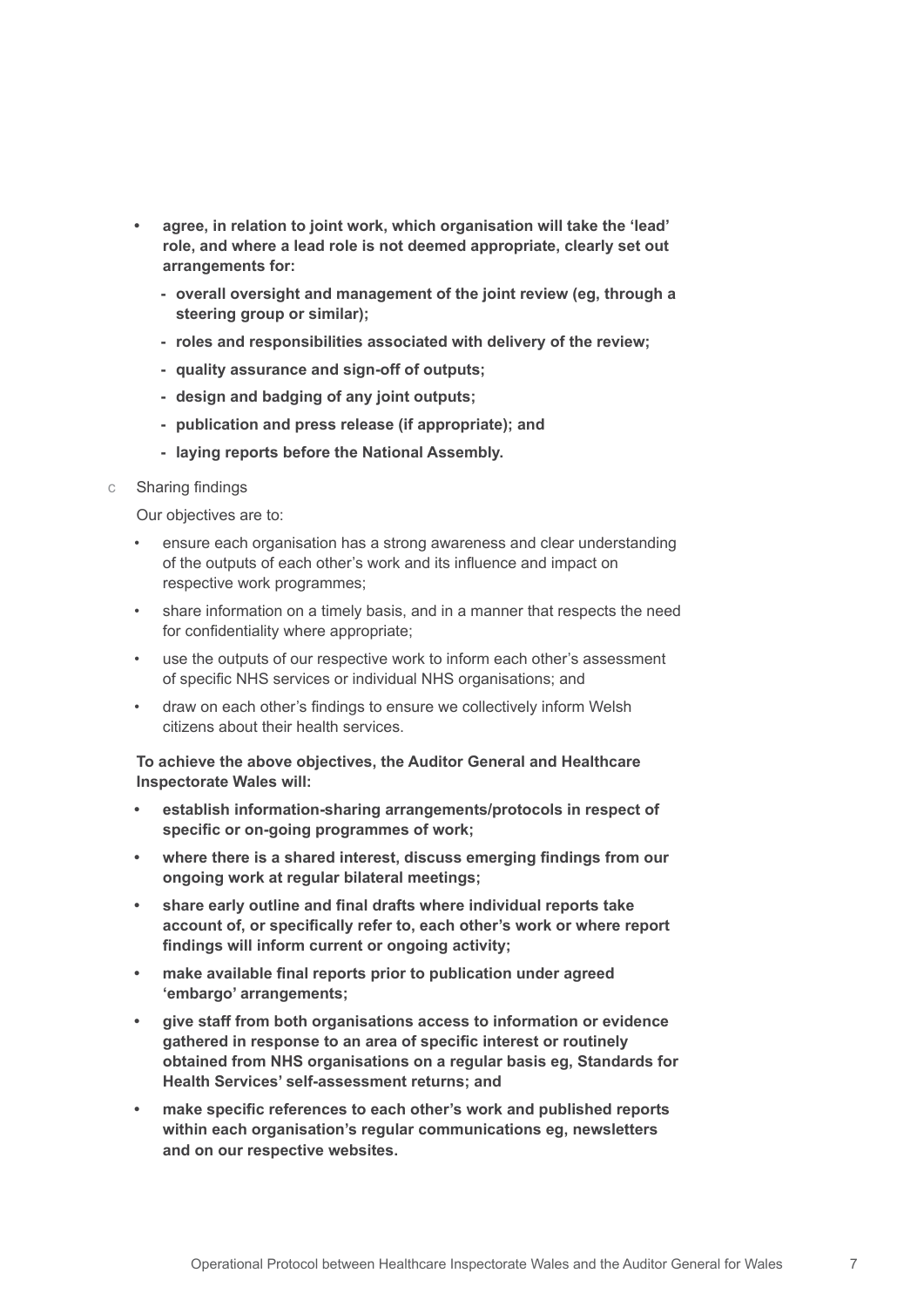d Sharing/cross-referral of specific concerns and risks

Our objectives are to:

- inform our collective view of the main risks and concerns facing NHS Wales, individual health care services or individual NHS organisations by appropriate and timely sharing of specific concerns and risks;
- respond responsibly and proportionately to specific concerns and risks through co-ordinated action, where this is appropriate;
- make the best use of 'soft' intelligence and 'hard' evidence to inform our overall assessment of health services planned and delivered by NHS Wales; and
- enhance our ability to provide strong, effective public assurance and drive improvement through timely sharing and referral of concerns and risks.

#### **To achieve the above objectives, the Auditor General and Healthcare Inspectorate Wales will:**

- **• where we have a common interest, share specific risks or areas of concern arising from our review work at the earliest opportunity;**
- **• refer concerns or risks made known to us, but where we have no remit/authority to act, to the other organisation so that they may consider what action, if any, they need to take; and**
- **• participate fully in the round table discussions as part of the NHS Wales Escalation and Intervention arrangements to jointly consider concerns or risks identified in liaison with the Welsh Government and to establish and agree appropriate action in response to concerns identified.**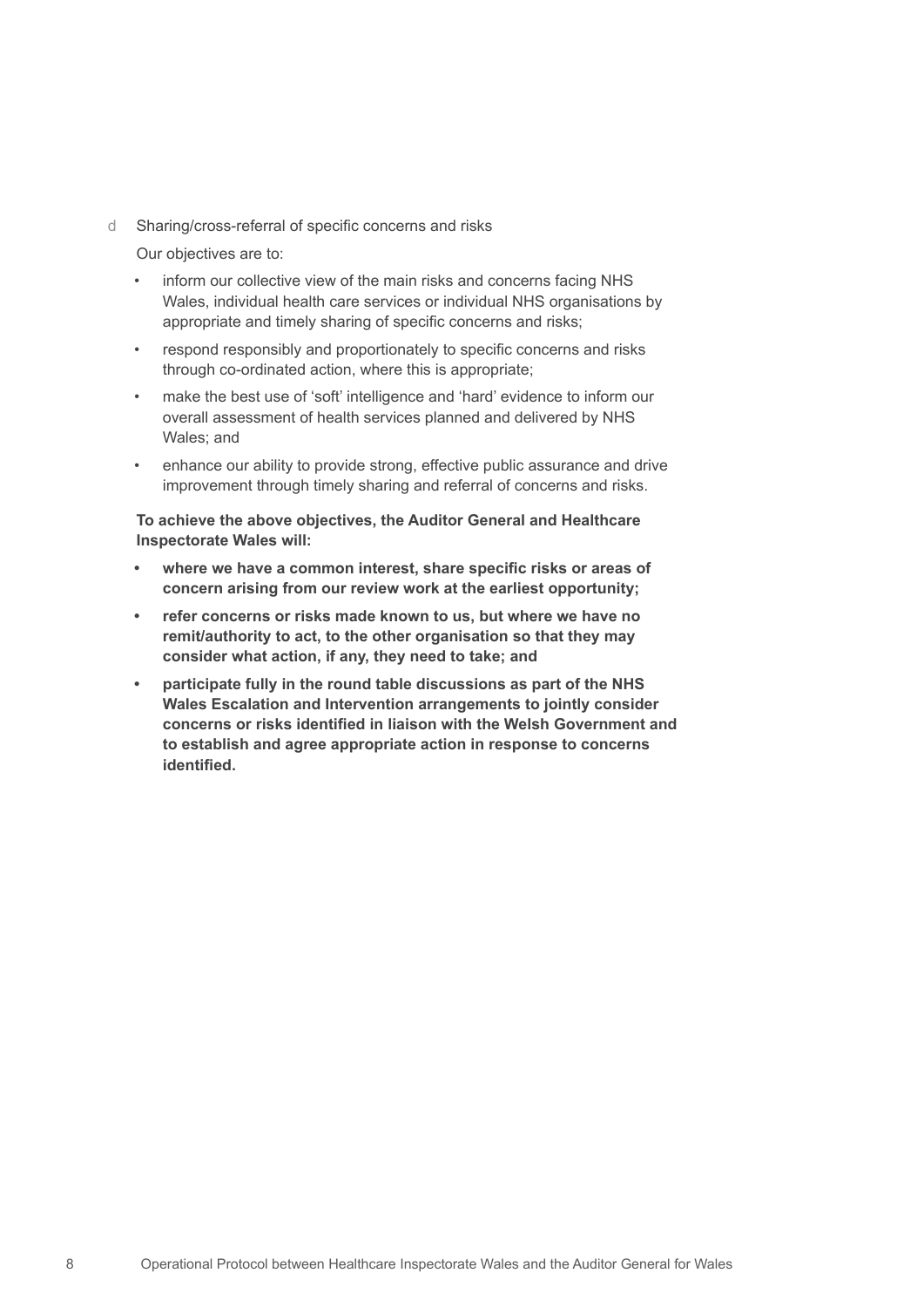# Management framework

10 The framework for collaborating and sharing information and intelligence between the Auditor General and Healthcare Inspectorate Wales will be embedded in the processes of both organisations:

At a strategic level:

- a the Auditor General for Wales and Healthcare Inspectorate Wales' Chief Executive will meet on a regular basis to discuss areas of common interest;
- b representatives from each organisation's senior leadership team will meet at regular intervals to share plans, discuss progress with existing work programmes and share learning in relation to the professional practice of inspection, audit and regulation; and
- c each organisation will nominate a single contact point from the senior leadership team to co-ordinate action and information sharing between meetings.

At an operational level:

- Healthcare Inspectorate Wales' nominated 'relationship managers' and the Wales Audit Office's performance audit leads will meet at least quarterly to discuss the content and timing of work plans and outputs from their respective work within nominated health board/trust areas; and
- b nominated project leads for specific review programmes or all-Wales reviews will meet regularly as appropriate to discuss review plans, approaches and outputs.

### Review of the protocol

11 The Auditor General and Healthcare Inspectorate Wales will review the Operational Protocol annually to ensure that it provides an effective mechanism for supporting good liaison, communication and information sharing between the two organisations. Review of the protocol will be informed by periodically capturing information to quantify the extent of joint working and information sharing, and the benefits derived. This will include the capture of feedback from staff in both organisations, and representatives of NHS bodies to assess their perceptions of whether the Auditor General's and Healthcare Inspectorate Wales' work is sufficiently co-ordinated.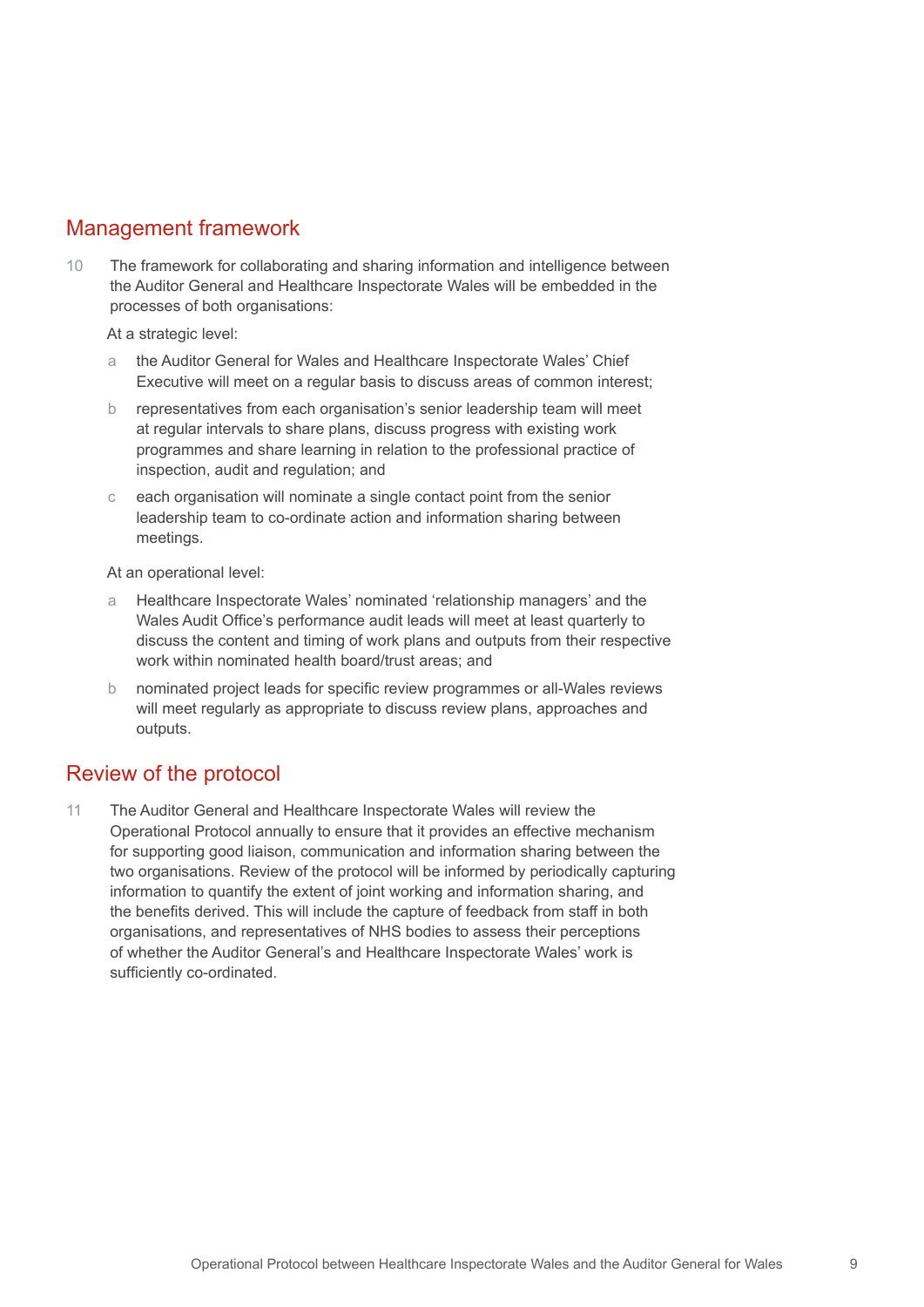# Appendix 1: Responsibilities of audit and inspection, review and regulation

# Examples (Auditor General's work)

Annual audit of accounts

Annual review of corporate arrangements to ensure efficient, effective and economical use of resources

> National and local value-for-money examinations of specific thematic areas

National data matching and benchmarking comparisons

#### Area of work

Accounting for public money

Costs and value for money

**Management** arrangements

Outcomes for users

Compliance with professional standards

Competence of professional staff Examples (Healthcare Inspectorate Wales work)

Inspection, review and regulation

Annual assessment of *Doing Well, Doing Better:* Standards for Health Services

All-Wales themed reviews

Unannounced and announced inspections targeting specific aspects of health care provision

Investigations and special exercises

Statutory supervision of midwives

Audit